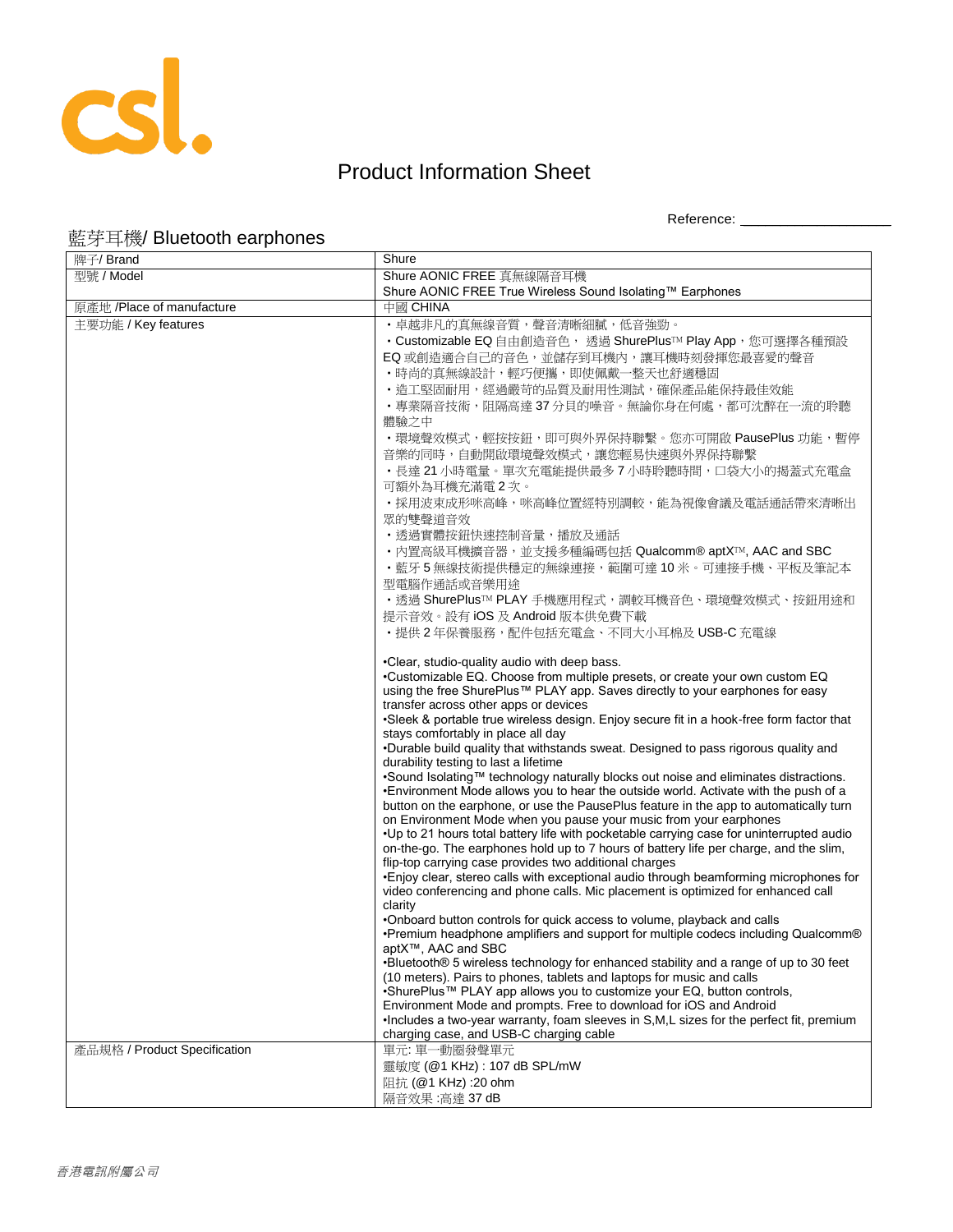

## Product Information Sheet

|                                             | 頻率範圍: 21 Hz - 17.5 kHz                                                               |
|---------------------------------------------|--------------------------------------------------------------------------------------|
|                                             | 淨重: 13.4g (.5 oz.)                                                                   |
|                                             | 操作溫度:0°C to 45°C                                                                     |
|                                             | 儲存溫度: -10°C to 35°C                                                                  |
|                                             | 支援編碼: Qualcomm® aptXTM, SBC, AAC                                                     |
|                                             | 接收範圍: 10 m                                                                           |
|                                             | 天線類型:集成式天線                                                                           |
|                                             | 增益:0.82 dBi (左), -0.82 dBi (右)                                                       |
|                                             | 藍牙 5 操作頻率: 2402MHz-2480MHz                                                           |
|                                             | RF 功率:9.22 dBm EIRP (左), 9.49 dBm EIRP (右)                                           |
|                                             |                                                                                      |
|                                             | Transducer Type: Single Dynamic Driver<br>Sensitivity (@1 KHz): 107 dB SPL/mW        |
|                                             | Impedance (@1 KHz): 20 ohm                                                           |
|                                             | Noise Attenuation :up to 37 dB                                                       |
|                                             | Frequency Range : 21 Hz -17.5 kHz                                                    |
|                                             | Net Weight: 13.4g (.5 oz.)                                                           |
|                                             | Operating Temperature : 0°C to 45°C                                                  |
|                                             | Storage Temperature: -10°C to 35°C                                                   |
|                                             | Supported Codecs: Qualcomm® aptXTM, SBC, AAC                                         |
|                                             | Working Range: 10 m                                                                  |
|                                             | ANTENNA Type : Integral antenna                                                      |
|                                             | Gain : 0.82 dBi (left), -0.82 dBi (right)                                            |
|                                             | BLUETOOTH 5 Operating frequency : 2402MHz-2480MHz                                    |
|                                             | RF power : 9.22 dBm EIRP (left), 9.49 dBm EIRP (right)                               |
| 連接 / Connectivity                           | 藍牙 5.0                                                                               |
|                                             | Bluetooth 5.0                                                                        |
| 配套 / Packaging List                         | 1 x AONIC FREE 真無線隔音耳機 (1 對)                                                         |
|                                             | 1 x 充電盒                                                                              |
|                                             | 1 x USB-C 充電線                                                                        |
|                                             | 1 x Comply foam 耳塞套 (小,中,大) (各1對)                                                    |
|                                             | 1 x AONIC FREE True Wireless Sound Isolating™ Earphones (1 pair)                     |
|                                             | 1 x Comply foam sleeves in S,M,L sizes (1 pair per each)                             |
|                                             | 1 x Charging case                                                                    |
|                                             | 1 x USB-C charging cable                                                             |
| 產品價格/Price                                  | 請參照銷售備忘錄/發票                                                                          |
|                                             | As per Sales Memo/Invoice                                                            |
| 附加費 / Additional Delivery Charge            | 指定地區/地址(如離島)有可能需付額外送貨附加費                                                             |
|                                             | Additional delivery charge may be added for specific area/location (e.g. outlying    |
|                                             | island)                                                                              |
| 保修人身份 / Identity of repair service provider | Shure                                                                                |
|                                             |                                                                                      |
| 保修地址 / Repair service address               | 英皇道 625號 22 樓,香港港島東北角 (鰂魚涌港鐵站 C 出口)                                                  |
|                                             | 營業時間: 週一至週五:上午 9:00 至下午 5:00;午膳時間:中午 12:30 - 下午 1:30                                 |
|                                             | 熱線: 2893 0411                                                                        |
|                                             |                                                                                      |
|                                             | 鴻圖道 1號 3118 室, 九龍觀塘                                                                  |
|                                             | 營業時間: 週一至週五: 上午 9:00 - 下午 5:30; 午膳時間: 1:00pm - 2:00pm; 週六: 上                         |
|                                             | 午 9:00 - 下午 12:45; 星期日及公眾假期休息                                                        |
|                                             |                                                                                      |
|                                             | 22/F, 625 King's Road, North Point, Island East, H.K.(Quarry Bay MTR Station Exit C) |
|                                             | Opening Hours: Mon-Fri: 9:00am to 5:00pm; Lunch Hour: 12:30pm - 1:30pm               |
|                                             | Hotline: 2893 0411                                                                   |
|                                             |                                                                                      |
|                                             | Room 3118, 1 Hung To Road, Kwun Tong, Kowloon                                        |
|                                             | Hotline: 3106 3338                                                                   |
|                                             | Opening Hours: Mon-Fri: 9:00am - 5:30pm; Lunch Hour: 1:00pm - 2:00pm; Sat:           |
|                                             | 9:00am - 12:45pm; Close on Sunday & Public Holiday                                   |